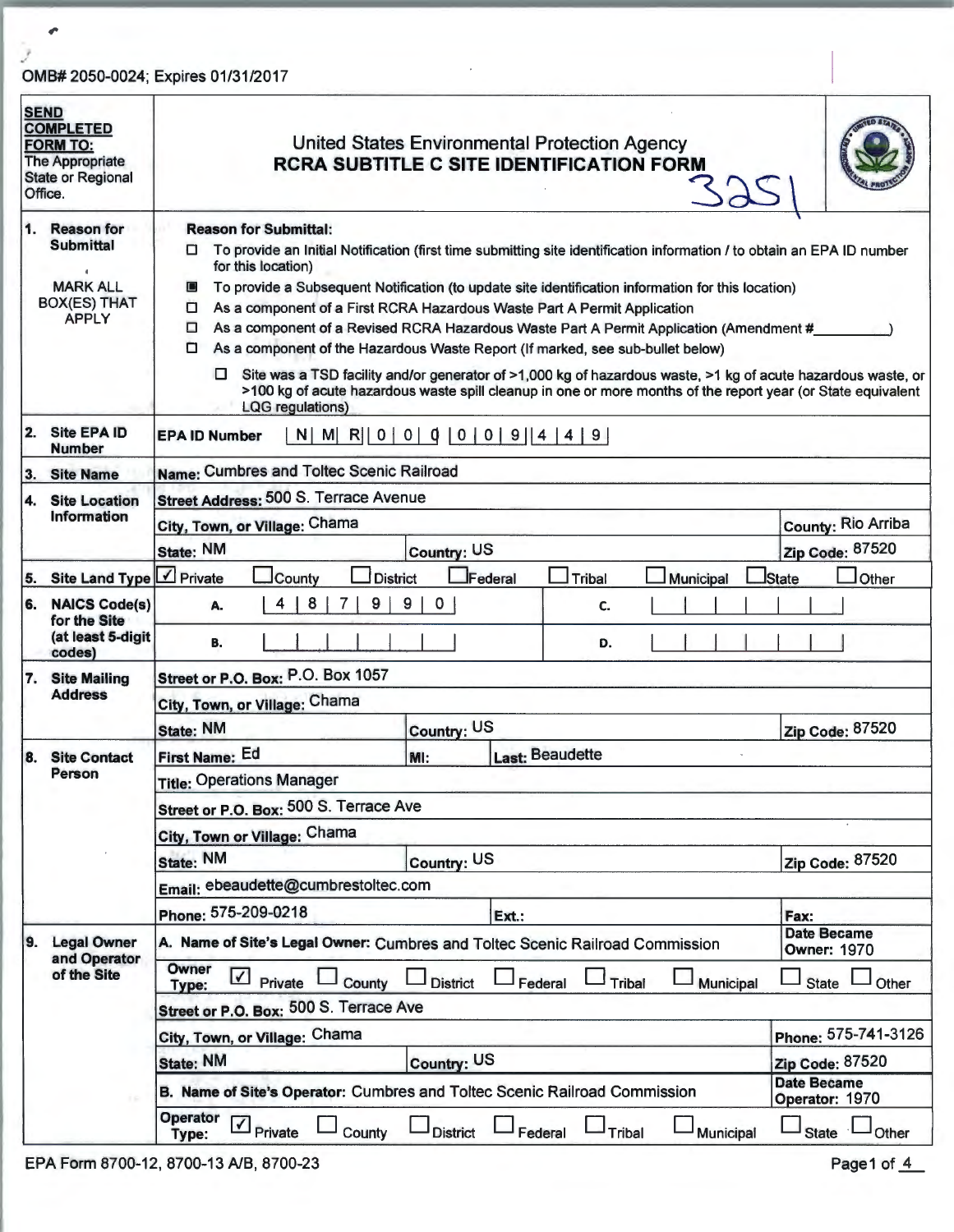EPA ID Number I NI Ml RI I o I o I o 11 o I o I 9 I I ~ I 4 I 9 I OMB#: 2050-0024; Expires 01/31/2017

|              |                                           |                                                                                                                                                                                                                                                                                                                                                                                          |                  | Mark "Yes" or "No" for all current activities (as of the date submitting the form); complete any additional boxes as instructed.                                                                                                        |
|--------------|-------------------------------------------|------------------------------------------------------------------------------------------------------------------------------------------------------------------------------------------------------------------------------------------------------------------------------------------------------------------------------------------------------------------------------------------|------------------|-----------------------------------------------------------------------------------------------------------------------------------------------------------------------------------------------------------------------------------------|
| А.           |                                           | Hazardous Waste Activities; Complete all parts 1-10.                                                                                                                                                                                                                                                                                                                                     |                  |                                                                                                                                                                                                                                         |
| YVND         |                                           | 1. Generator of Hazardous Waste<br>If "Yes," mark only one of the following - a, b, or c.                                                                                                                                                                                                                                                                                                |                  | 5. Transporter of Hazardous Waste<br>If "Yes," mark all that apply.<br>YNV                                                                                                                                                              |
|              | $\Box$ a. LQG:                            | Generates, in any calendar month, 1,000 kg/mo<br>(2,200 lbs/mo.) or more of hazardous waste; or<br>Generates, in any calendar month, or<br>accumulates at any time, more than 1 kg/mo<br>(2.2 lbs/mo) of acute hazardous waste; or<br>Generates, in any calendar month, or<br>accumulates at any time, more than 100 kg/mo<br>(220 lbs/mo) of acute hazardous spill cleanup<br>material. |                  | a. Transporter<br>b. Transfer Facility (at your site)<br>Y N V 6. Treater, Storer, or Disposer of Hazardous<br>Waste Note: A hazardous waste Part B<br>permit is required for these activities.<br>Y N √ 7. Recycler of Hazardous Waste |
|              | b. SQG:                                   | 100 to 1,000 kg/mo (220 - 2,200 lbs/mo) of<br>non-acute hazardous waste.                                                                                                                                                                                                                                                                                                                 |                  |                                                                                                                                                                                                                                         |
|              | $\sqrt{\phantom{a}}$ c. CESQG:            | Less than 100 kg/mo (220 lbs/mo) of non-acute<br>hazardous waste.<br>If "Yes" above, indicate other generator activities in 2-10.                                                                                                                                                                                                                                                        |                  | 8. Exempt Boiler and/or Industrial Furnace<br>$\neg N$<br>If "Yes," mark all that apply.<br>a. Small Quantity On-site Burner                                                                                                            |
| YNV          |                                           | 2. Short-Term Generator (generate from a short-term or one-time<br>event and not from on-going processes). If "Yes," provide an<br>explanation in the Comments section.                                                                                                                                                                                                                  |                  | <b>Exemption</b><br>b. Smelting, Melting, and Refining<br><b>Furnace Exemption</b>                                                                                                                                                      |
| YINV<br>YONY |                                           | <b>United States Importer of Hazardous Waste</b><br>4. Mixed Waste (hazardous and radioactive) Generator                                                                                                                                                                                                                                                                                 |                  | N √ 9. Underground Injection Control<br>10. Receives Hazardous Waste from Off-site<br>YNV                                                                                                                                               |
|              |                                           | B. Universal Waste Activities; Complete all parts 1-2.                                                                                                                                                                                                                                                                                                                                   |                  | C. Used Oil Activities; Complete all parts 1-4.                                                                                                                                                                                         |
| YUNV         |                                           | 1. Large Quantity Handler of Universal Waste (you<br>accumulate 5,000 kg or more) [refer to your State<br>regulations to determine what is regulated]. Indicate<br>types of universal waste managed at your site. If "Yes,"<br>mark all that apply.                                                                                                                                      |                  | 1. Used Oil Transporter<br>YONDY<br>If "Yes," mark all that apply.<br>a. Transporter<br>b. Transfer Facility (at your site)                                                                                                             |
|              | a. Batteries<br>b. Pesticides<br>d. Lamps | c. Mercury containing equipment                                                                                                                                                                                                                                                                                                                                                          | □                | 2. Used Oil Processor and/or Re-refiner<br>YΠ<br>N <sub>1</sub><br>If "Yes," mark all that apply.<br>a. Processor<br>b. Re-refiner                                                                                                      |
|              | e. Other (specify)<br>g. Other (specify)  | f. Other (specify)                                                                                                                                                                                                                                                                                                                                                                       | $\Box$<br>О<br>□ | YUNV<br><b>Off-Specification Used Oil Burner</b><br>3.<br>4. Used Oil Fuel Marketer<br>YINV<br>If "Yes," mark all that apply.                                                                                                           |
|              | activity.                                 | 2. Destination Facility for Universal Waste<br>Note: A hazardous waste permit may be required for this                                                                                                                                                                                                                                                                                   |                  | a. Marketer Who Directs Shipment of<br>Off-Specification Used Oil to<br><b>Off-Specification Used Oil Burner</b><br>b. Marketer Who First Claims the Used<br>Oil Meets the Specifications                                               |

\ ,,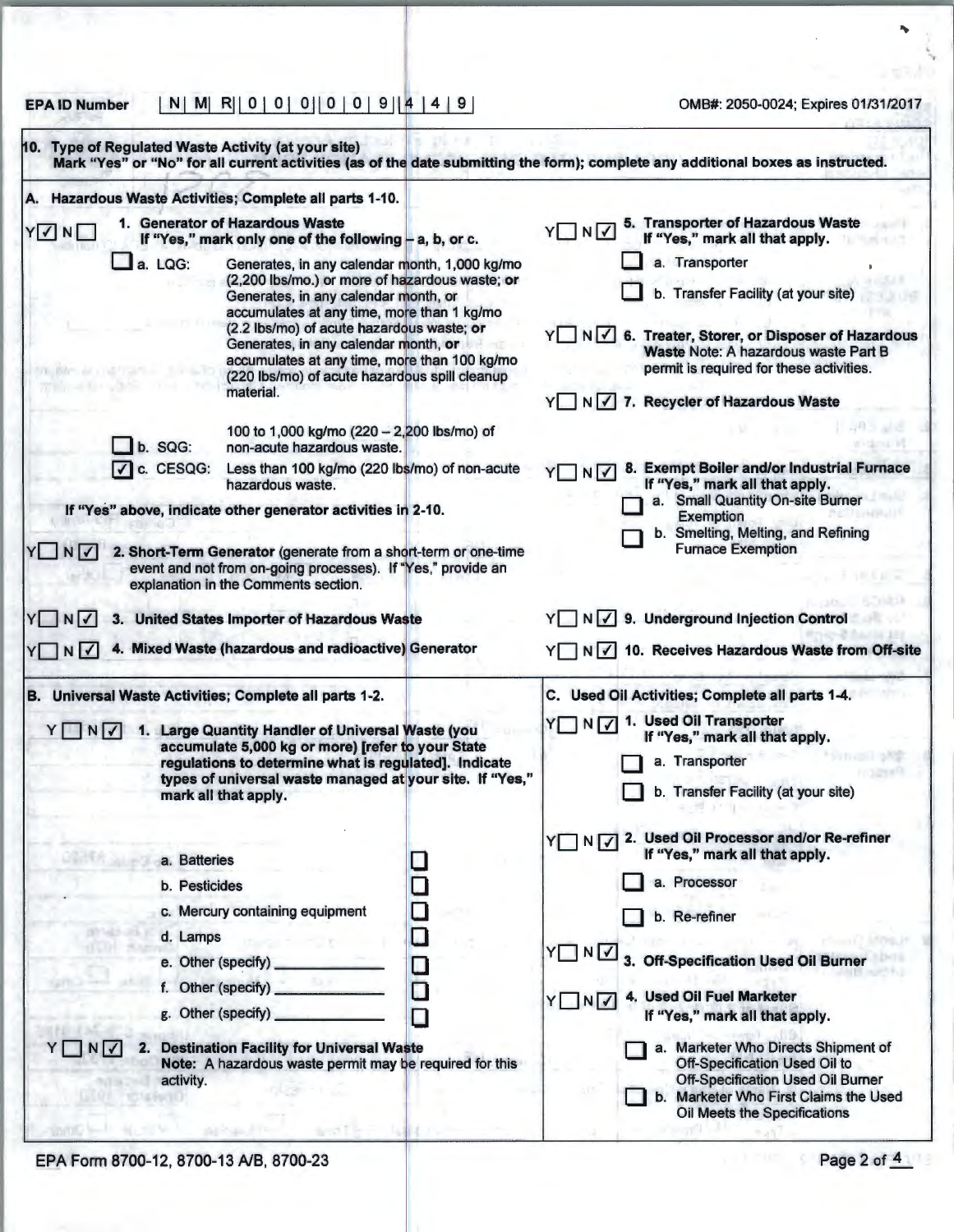## EPA ID Number I NI Ml RI I 0 I 0 I 0 11 0 I 0 I 9 114 I 4 I 9 I OMB#: 2050-0024; Expires 01/31/2017

I . '

| D.        | wastes pursuant to 40 CFR Part 262 Subpart K                                                          |  | Eligible Academic Entities with Laboratories—Notification for opting into or withdrawing from managing laboratory hazardous                                                                                                                                            |                                                                                                                                        |
|-----------|-------------------------------------------------------------------------------------------------------|--|------------------------------------------------------------------------------------------------------------------------------------------------------------------------------------------------------------------------------------------------------------------------|----------------------------------------------------------------------------------------------------------------------------------------|
|           | You can ONLY Opt into Subpart K if:                                                                   |  |                                                                                                                                                                                                                                                                        |                                                                                                                                        |
| ٠         | a college or university; AND                                                                          |  | you are at least one of the following: a college or university; a teaching hospital that is owned by or has a formal affiliation                                                                                                                                       | agreement with a college or university; or a non-profit research institute that is owned by or has a formal affiliation agreement with |
| $\bullet$ | you have checked with your State to determine if 40 CFR Part 262 Subpart K is effective in your state |  |                                                                                                                                                                                                                                                                        |                                                                                                                                        |
| N         |                                                                                                       |  |                                                                                                                                                                                                                                                                        | 1. Opting into or currently operating under 40 CFR Part 262 Subpart K for the management of hazardous wastes in laboratories           |
|           |                                                                                                       |  | See the item-by-item instructions for definitions of types of eligible academic entities. Mark all that apply:                                                                                                                                                         |                                                                                                                                        |
|           | a. College or University                                                                              |  |                                                                                                                                                                                                                                                                        |                                                                                                                                        |
|           |                                                                                                       |  | b. Teaching Hospital that is owned by or has a formal written affiliation agreement with a college or university                                                                                                                                                       |                                                                                                                                        |
|           |                                                                                                       |  | c. Non-profit Institute that is owned by or has a formal written affiliation agreement with a college or university                                                                                                                                                    |                                                                                                                                        |
|           |                                                                                                       |  |                                                                                                                                                                                                                                                                        |                                                                                                                                        |
| N√<br>YII |                                                                                                       |  | 2. Withdrawing from 40 CFR Part 262 Subpart K for the management of hazardous wastes in laboratories                                                                                                                                                                   |                                                                                                                                        |
| 11.       | <b>Description of Hazardous Waste</b>                                                                 |  |                                                                                                                                                                                                                                                                        |                                                                                                                                        |
|           |                                                                                                       |  |                                                                                                                                                                                                                                                                        |                                                                                                                                        |
| A.        | spaces are needed.                                                                                    |  | Waste Codes for Federally Regulated Hazardous Wastes. Please list the waste codes of the Federal hazardous wastes handled at<br>your site. List them in the order they are presented in the regulations (e.g., D001, D003, F007, U112). Use an additional page if more |                                                                                                                                        |
| D001      |                                                                                                       |  |                                                                                                                                                                                                                                                                        |                                                                                                                                        |
| D008      |                                                                                                       |  |                                                                                                                                                                                                                                                                        |                                                                                                                                        |
| used oil  |                                                                                                       |  |                                                                                                                                                                                                                                                                        |                                                                                                                                        |
|           |                                                                                                       |  |                                                                                                                                                                                                                                                                        |                                                                                                                                        |
|           |                                                                                                       |  |                                                                                                                                                                                                                                                                        |                                                                                                                                        |
|           |                                                                                                       |  |                                                                                                                                                                                                                                                                        |                                                                                                                                        |
|           |                                                                                                       |  |                                                                                                                                                                                                                                                                        |                                                                                                                                        |
|           |                                                                                                       |  |                                                                                                                                                                                                                                                                        |                                                                                                                                        |
|           |                                                                                                       |  |                                                                                                                                                                                                                                                                        |                                                                                                                                        |
| B.        | spaces are needed.                                                                                    |  | Waste Codes for State-Regulated (i.e., non-Federal) Hazardous Wastes. Please list the waste codes of the State-Regulated<br>hazardous wastes handled at your site. List them in the order they are presented in the regulations. Use an additional page if more        |                                                                                                                                        |
|           |                                                                                                       |  |                                                                                                                                                                                                                                                                        |                                                                                                                                        |
|           |                                                                                                       |  |                                                                                                                                                                                                                                                                        |                                                                                                                                        |
|           |                                                                                                       |  |                                                                                                                                                                                                                                                                        |                                                                                                                                        |
|           |                                                                                                       |  |                                                                                                                                                                                                                                                                        |                                                                                                                                        |
|           |                                                                                                       |  |                                                                                                                                                                                                                                                                        |                                                                                                                                        |
|           |                                                                                                       |  |                                                                                                                                                                                                                                                                        |                                                                                                                                        |
|           |                                                                                                       |  |                                                                                                                                                                                                                                                                        |                                                                                                                                        |